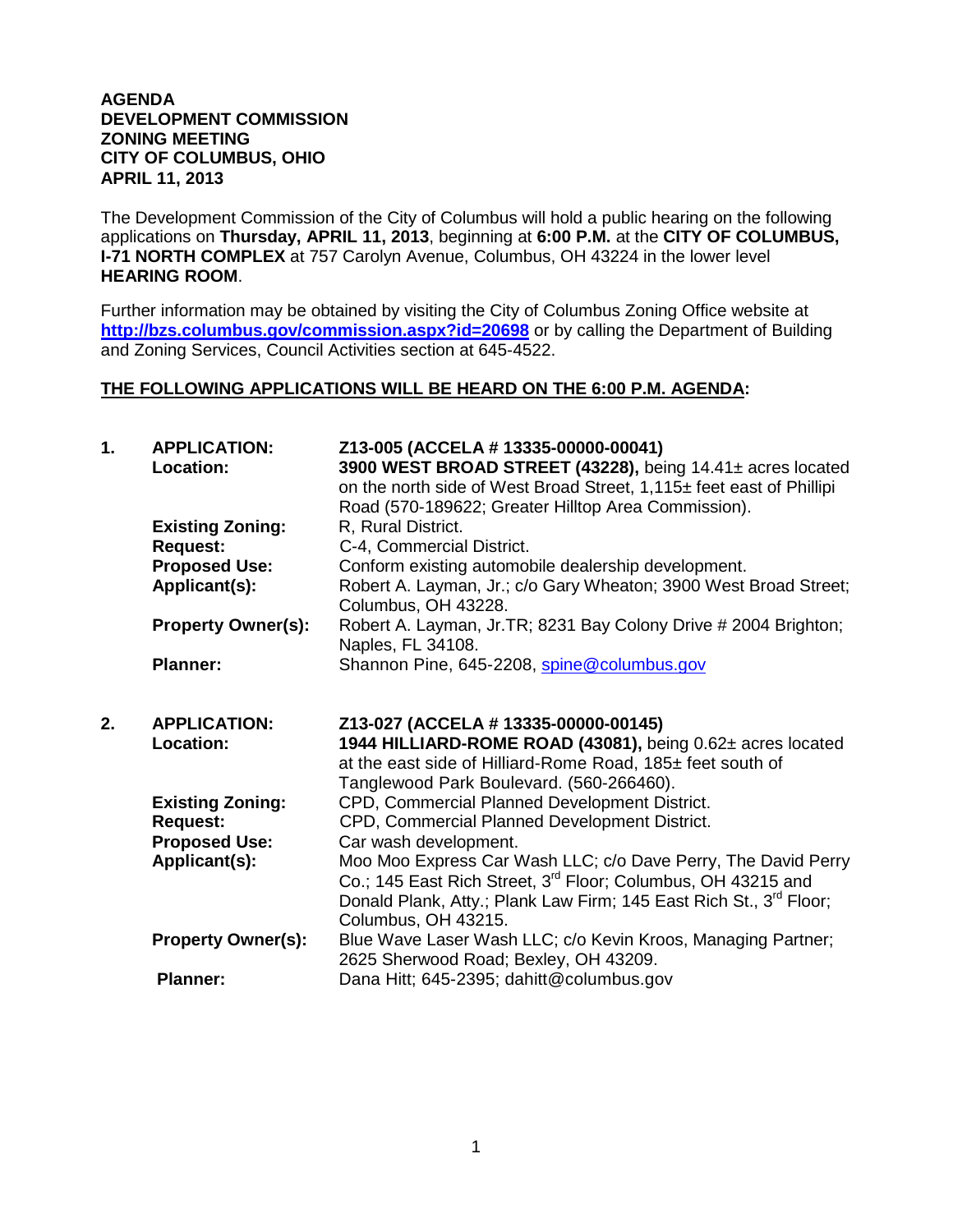| 3. | <b>APPLICATION:</b><br><b>Location:</b>    | Z13-019 (ACCELA # 13335-00000-00089)<br>90 NORTH SEVENTEENTH STREET (43205), being 0.6± acres<br>located on the east side of North Seventeenth Street, 200± feet<br>south of East Long Street (010-015189; Near East Area<br>Commission). |
|----|--------------------------------------------|-------------------------------------------------------------------------------------------------------------------------------------------------------------------------------------------------------------------------------------------|
|    | <b>Existing Zoning:</b><br><b>Request:</b> | CPD, Commercial Planned Development District.<br>R-2F, Residential District.                                                                                                                                                              |
|    | <b>Proposed Use:</b>                       | Residential development.                                                                                                                                                                                                                  |
|    | Applicant(s):                              | Columbus Scholar House I, LLC; c/o James V. Maniace, Atty.; 65<br>East State Street, Suite 100; Columbus, Ohio 43215.                                                                                                                     |
|    | <b>Property Owner(s):</b>                  | Capital City Holdings, LLC; 88 East Broad Street; Columbus, Ohio<br>43215.                                                                                                                                                                |
|    | <b>Planner:</b>                            | Shannon Pine; 645-2208; spine@columbus.gov                                                                                                                                                                                                |
|    |                                            |                                                                                                                                                                                                                                           |
| 4. | <b>APPLICATION:</b><br>Location:           | Z13-026 (ACCELA # 13335-00000-00143)<br>5103 CENTRAL COLLEGE ROAD (43081), being 8.6± acres<br>located at the southeast corner of Central College Road and<br>Sedgemoor Drive (010-268562).                                               |
|    | <b>Existing Zoning:</b>                    | NG, Neighborhood General District.                                                                                                                                                                                                        |
|    | <b>Request:</b>                            | NE, Neighborhood Edge District.                                                                                                                                                                                                           |
|    | <b>Proposed Use:</b><br>Applicant(s):      | Single-unit residential development.<br>Dominion Homes, Inc.; c/o Robert A. Meyer, Jr., Atty.; Porter,<br>Wright, Morris & Arthur LLP; 41 South High Street; Columbus, Ohio<br>43215.                                                     |
|    | <b>Property Owner(s):</b>                  | Dominion Homes, Inc.; 4900 Tuttle Crossing Boulevard; Columbus,<br>Ohio 43016.                                                                                                                                                            |
|    | <b>Planner:</b>                            | Shannon Pine; 645-2208; spine@columbus.gov                                                                                                                                                                                                |
| 5. | <b>APPLICATION:</b>                        |                                                                                                                                                                                                                                           |
|    | Location:                                  | Z13-014 (ACCELA # 13335-00000-00075)<br>1037 CHAMBERS ROAD (43212), being 1.2± acres located at the<br>southeast corner of Chambers and Kenny Roads. (130-000508).                                                                        |
|    | <b>Existing Zoning:</b>                    | R, Rural District.                                                                                                                                                                                                                        |
|    | <b>Request:</b>                            | AR-1, Apartment Residential District.                                                                                                                                                                                                     |
|    | <b>Proposed Use:</b>                       | Multiple-unit dwellings                                                                                                                                                                                                                   |
|    | Applicant(s):                              | Metropolitan Holdings LLC; c/o Jeffrey L. Brown & David L. Hodge,<br>Attys.; Smith and Hale; 37 West Broad Street, Suite 725;<br>Columbus, OH 43215.                                                                                      |
|    | <b>Property Owner(s):</b>                  | Robert Steffens et al; 1037 Chambers Road; Columbus, Ohio<br>43212;                                                                                                                                                                       |
|    | <b>Planner:</b>                            | Dana Hitt; 645-2395; dahitt@columbus.gov                                                                                                                                                                                                  |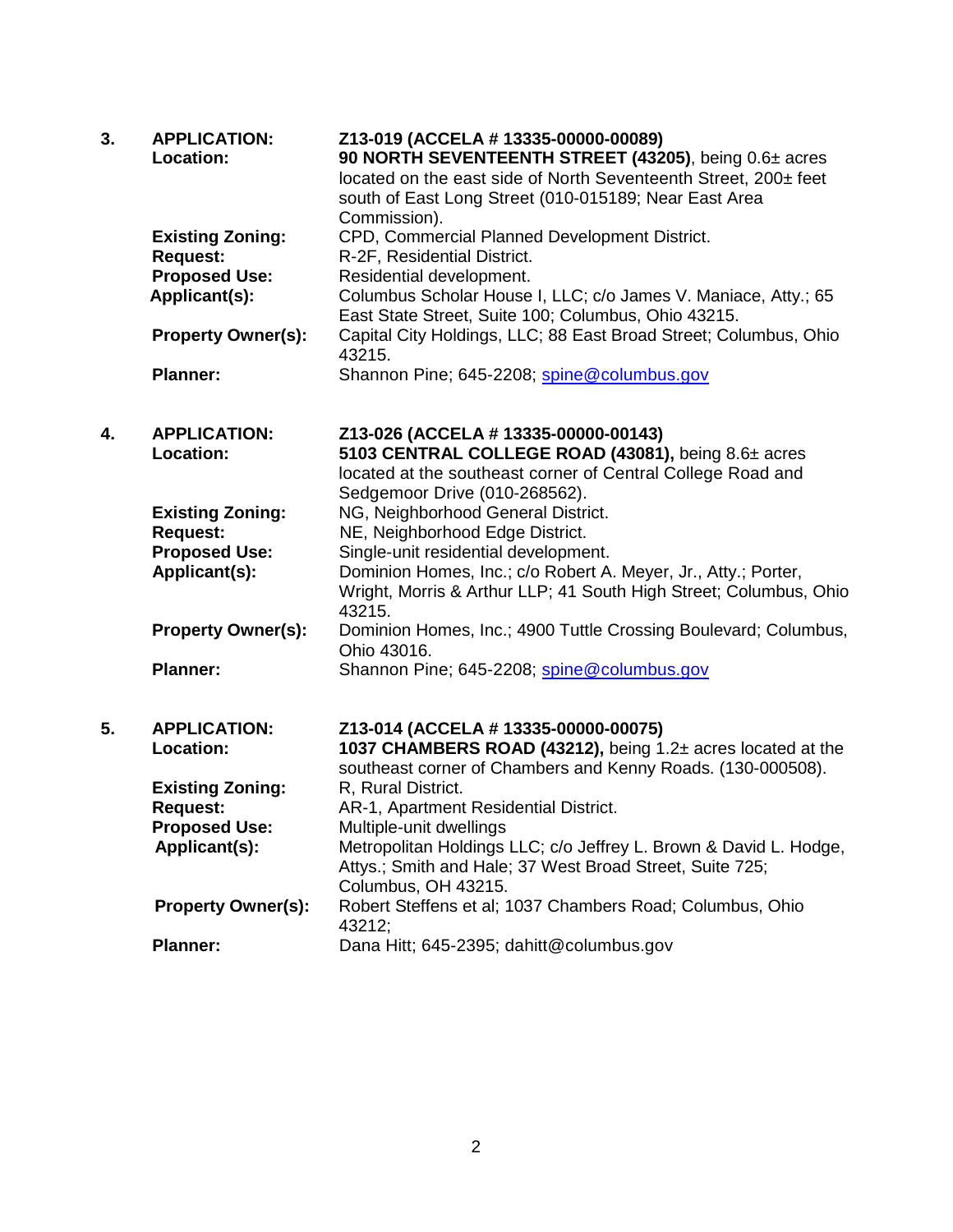| 6. | <b>APPLICATION:</b><br><b>Location:</b><br><b>Existing Zoning:</b><br><b>Request:</b><br><b>Proposed Use:</b><br>Applicant(s):<br><b>Property Owner(s):</b><br><b>Planner:</b> | Z13-017 (ACCELA # 13335-00000-00086)<br>2567 WALCUTT ROAD (43026), being 1.72± acres located at the<br>northwest corner of Walcutt and Roberts Roads (560-215159 &<br>560-267521).<br>CPD, Commercial Planned Development, and L-C-4, Limited<br><b>Commercial Districts.</b><br>CPD, Commercial Planned Development District.<br>Fuels sales facility with convenience retail.<br>Speedway; c/o Robert Sweet; McBride Dale Clarion; 5725 Dragon<br>Way, Suite 220; Cincinnati, OH 45722.<br>Speedway; 539 South Main Street; Findlay, OH 45840.<br>Shannon Pine; 645-2208; spine@columbus.gov |
|----|--------------------------------------------------------------------------------------------------------------------------------------------------------------------------------|------------------------------------------------------------------------------------------------------------------------------------------------------------------------------------------------------------------------------------------------------------------------------------------------------------------------------------------------------------------------------------------------------------------------------------------------------------------------------------------------------------------------------------------------------------------------------------------------|
|    |                                                                                                                                                                                |                                                                                                                                                                                                                                                                                                                                                                                                                                                                                                                                                                                                |
| 7. | <b>APPLICATION:</b><br><b>Location:</b>                                                                                                                                        | Z13-018 (ACCELA # 13335-00000-00087)<br>3310 EAST BROAD STREET (43213), being 1.58± acres located                                                                                                                                                                                                                                                                                                                                                                                                                                                                                              |
|    |                                                                                                                                                                                | at the northeast corner of East Broad Street and North James Road                                                                                                                                                                                                                                                                                                                                                                                                                                                                                                                              |
|    |                                                                                                                                                                                | (010-088348, 010-092948, & 010-092949).                                                                                                                                                                                                                                                                                                                                                                                                                                                                                                                                                        |
|    | <b>Existing Zoning:</b>                                                                                                                                                        | C-4, Commercial District.                                                                                                                                                                                                                                                                                                                                                                                                                                                                                                                                                                      |
|    |                                                                                                                                                                                | ⊃                                                                                                                                                                                                                                                                                                                                                                                                                                                                                                                                                                                              |
|    | <b>Request:</b>                                                                                                                                                                | CPD, Commercial Planned Development District.                                                                                                                                                                                                                                                                                                                                                                                                                                                                                                                                                  |
|    | <b>Proposed Use:</b>                                                                                                                                                           | Fuels sales facility with convenience retail.                                                                                                                                                                                                                                                                                                                                                                                                                                                                                                                                                  |
|    | Applicant(s):                                                                                                                                                                  | Speedway; c/o Robert Sweet; McBride Dale Clarion; 5725 Dragon                                                                                                                                                                                                                                                                                                                                                                                                                                                                                                                                  |
|    |                                                                                                                                                                                | Way, Suite 220; Cincinnati, OH 45722.                                                                                                                                                                                                                                                                                                                                                                                                                                                                                                                                                          |
|    | <b>Property Owner(s):</b>                                                                                                                                                      | TMJM LLC et al; 3288 East Broad Street; Columbus, OH 43213.                                                                                                                                                                                                                                                                                                                                                                                                                                                                                                                                    |
|    | <b>Planner:</b>                                                                                                                                                                | Shannon Pine; 645-2208; spine@columbus.gov                                                                                                                                                                                                                                                                                                                                                                                                                                                                                                                                                     |
| 8. | <b>APPLICATION:</b>                                                                                                                                                            | Z12-060 (ACCELA # 12335-00000-00590)                                                                                                                                                                                                                                                                                                                                                                                                                                                                                                                                                           |
|    | Location:                                                                                                                                                                      | 2393 WEST DUBLIN GRANVILLE ROAD (43235), being 20.49±<br>acres located on the south side of West Dublin-Granville Road,                                                                                                                                                                                                                                                                                                                                                                                                                                                                        |
|    |                                                                                                                                                                                | 625± feet east of McVey Boulevard. (610-198847).                                                                                                                                                                                                                                                                                                                                                                                                                                                                                                                                               |
|    | <b>Existing Zoning:</b>                                                                                                                                                        | L-C-4, Limited Commercial & L-M-2, Limited Manufacturing                                                                                                                                                                                                                                                                                                                                                                                                                                                                                                                                       |
|    |                                                                                                                                                                                | <b>Districts</b>                                                                                                                                                                                                                                                                                                                                                                                                                                                                                                                                                                               |
|    | <b>Request:</b>                                                                                                                                                                | L-ARLD, Limited Apartment Residential District                                                                                                                                                                                                                                                                                                                                                                                                                                                                                                                                                 |
|    | <b>Proposed Use:</b>                                                                                                                                                           | Multi-unit dwelling development.                                                                                                                                                                                                                                                                                                                                                                                                                                                                                                                                                               |
|    | Applicant(s):                                                                                                                                                                  | Vision Development Inc; c/o Connie J. Klema, Atty; 145 East Rich                                                                                                                                                                                                                                                                                                                                                                                                                                                                                                                               |

Street, 2nd Floor; Columbus, OH 43215. **Property Owner(s):** Linworth Village Center; 107 South High Street, 3rd Floor; Columbus, OH 43215.

Planner: Dana Hitt; 645-2395; [dahitt@columbus.gov](mailto:dahitt@columbus.gov)